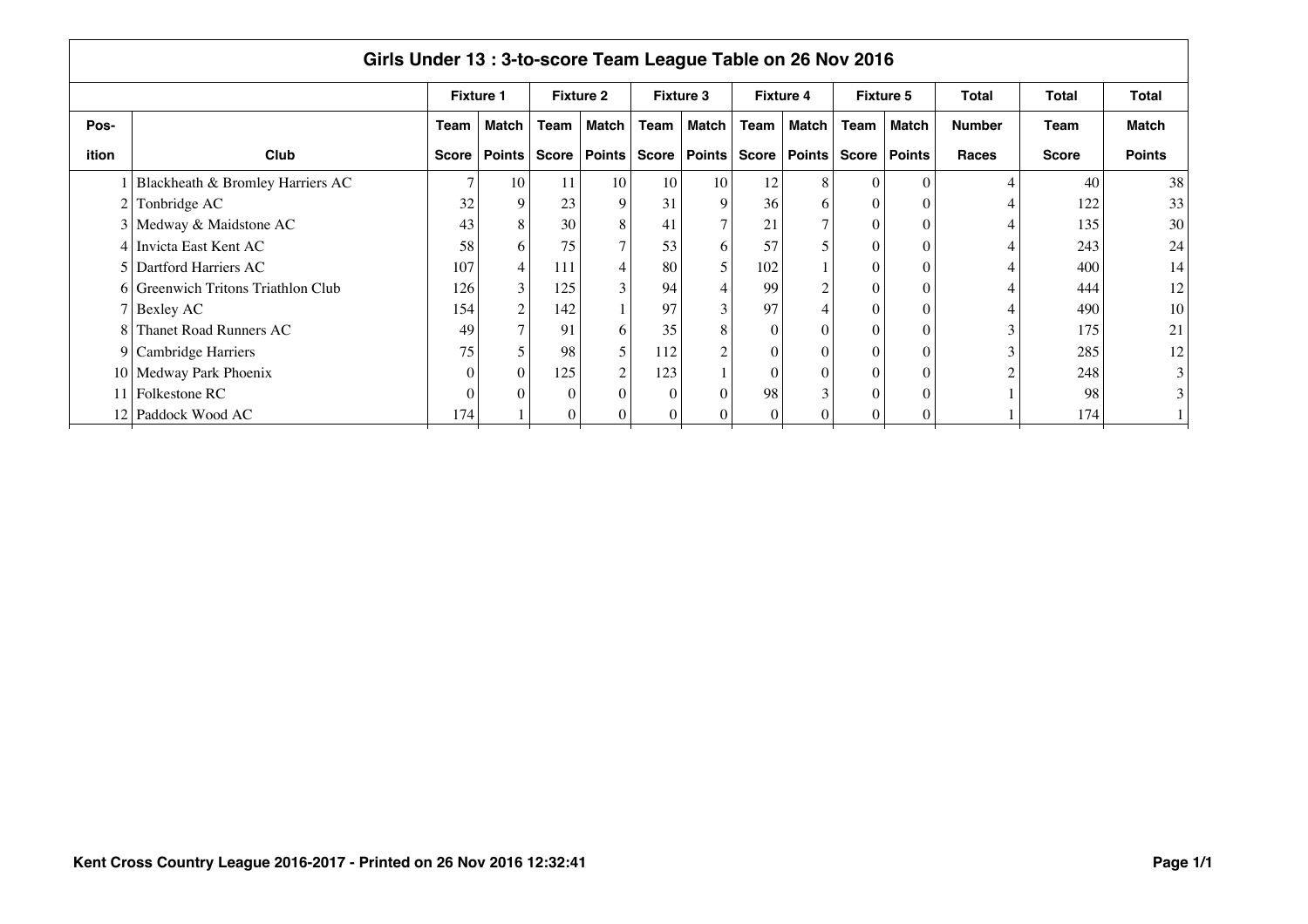|       | Boys Under 13: 3-to-score Team League Table on 26 Nov 2016 |                  |               |              |                  |              |                  |              |                  |              |                  |               |              |                 |  |
|-------|------------------------------------------------------------|------------------|---------------|--------------|------------------|--------------|------------------|--------------|------------------|--------------|------------------|---------------|--------------|-----------------|--|
|       |                                                            | <b>Fixture 1</b> |               |              | <b>Fixture 2</b> |              | <b>Fixture 3</b> |              | <b>Fixture 4</b> |              | <b>Fixture 5</b> | Total         | Total        | <b>Total</b>    |  |
| Pos-  |                                                            | Team             | <b>Match</b>  | Team         | Match            | Team         | Match            | Team         | Match            | Team         | Match            | <b>Number</b> | Team         | <b>Match</b>    |  |
| ition | Club                                                       | Score            | <b>Points</b> | <b>Score</b> | Points           | <b>Score</b> | <b>Points</b>    | <b>Score</b> | ∣ Points I       | <b>Score</b> | <b>Points</b>    | <b>Races</b>  | <b>Score</b> | <b>Points</b>   |  |
|       | Tonbridge AC                                               |                  | 9             | h            | 9                | 24           | 8                | Q            | 9                |              |                  |               | 46           | 35              |  |
|       | Blackheath & Bromley Harriers AC                           | 20               | 8             | 22           | 8                |              | 9                | 28           | 8                |              |                  |               | 77           | 33              |  |
|       | 3 Medway & Maidstone AC                                    | 54               | $\mathbf{r}$  | 38           | $\tau$           | 38           |                  | 33           |                  |              |                  |               | 163          | 28              |  |
|       | 4 Cambridge Harriers                                       | 98               | 6             | 93           | 5                | 75           |                  | 100          |                  |              |                  |               | 366          | 21              |  |
|       | 5 Judd School                                              | 112              | 5             | 125          | 4                | 96           |                  | 58           | 6                |              |                  |               | 391          | 19              |  |
| - 61  | Thanet Road Runners AC                                     | 114              | 3             | 70           | 6                | 70           | 6                | 135          | $\overline{c}$   |              |                  |               | 389          | 17              |  |
|       | 7 Bexley AC                                                | 114              | 4             | 157          | $\overline{c}$   | 103          | 3                | 109          | 3                |              |                  |               | 483          | 12              |  |
|       | 8 Dartford Harriers AC                                     | 117              | $\mathcal{L}$ | 127          | 3                | 122          | $\bigcap$        | 102          |                  |              |                  |               | 468          | 11 <sup>1</sup> |  |
|       | $9 \mid S$ -Factor AC                                      | 167              |               | 181          |                  | 137          |                  | 148          |                  |              |                  |               | 633          |                 |  |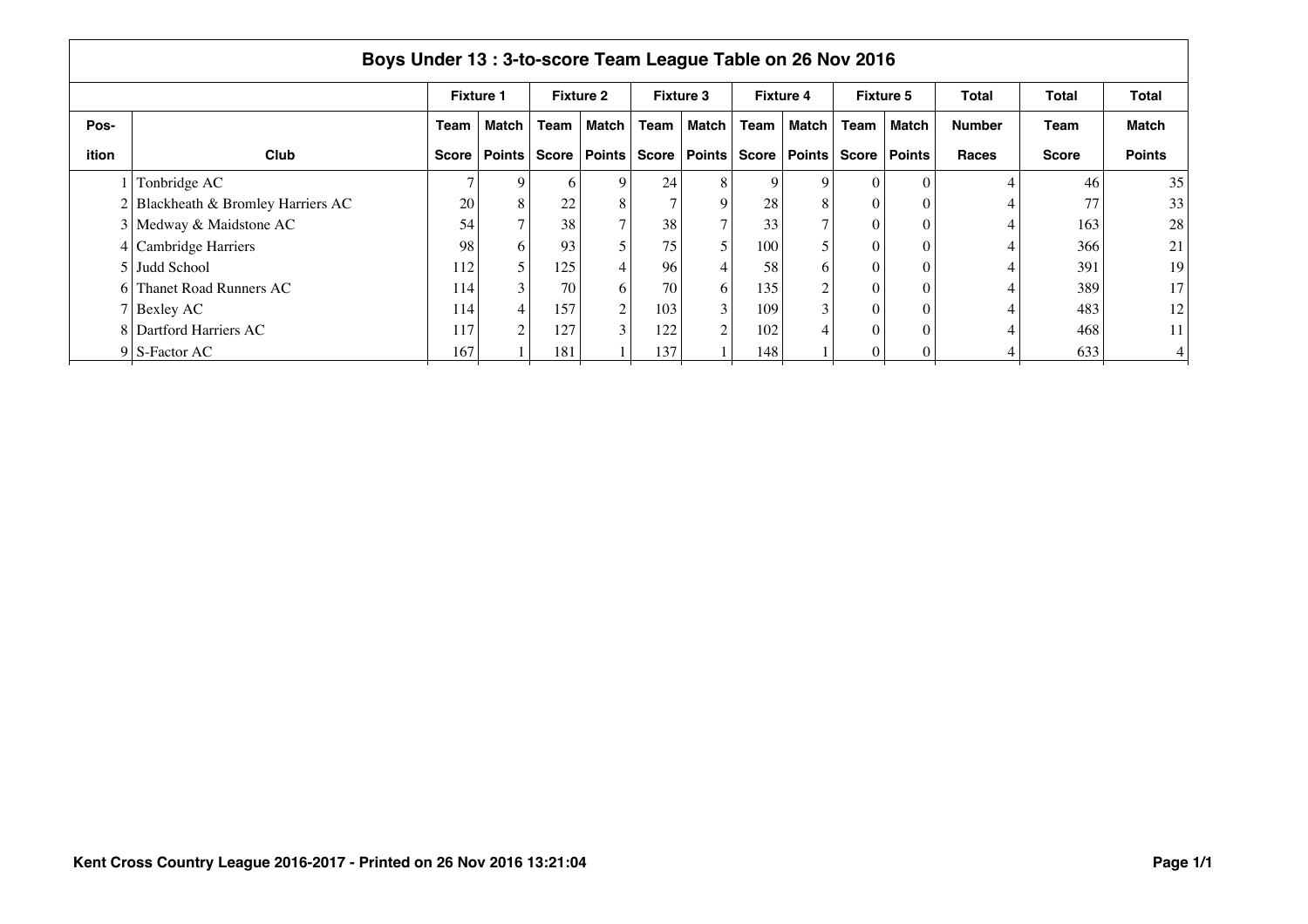|       |                                  | <b>Fixture 1</b> |                |      | <b>Fixture 2</b> |      | <b>Fixture 3</b> | <b>Fixture 4</b> |                                 |          | <b>Fixture 5</b> | Total         | Total        | <b>Total</b>  |
|-------|----------------------------------|------------------|----------------|------|------------------|------|------------------|------------------|---------------------------------|----------|------------------|---------------|--------------|---------------|
| Pos-  |                                  | Team             | Match          | Team | Match            | Team | Match            | Team             | Match                           | Team     | Match            | <b>Number</b> | Team         | Match         |
| ition | Club                             | <b>Score</b>     | <b>Points</b>  |      | Score   Points   |      | Score   Points   |                  | Score   Points   Score   Points |          |                  | Races         | <b>Score</b> | <b>Points</b> |
|       | Blackheath & Bromley Harriers AC | h                | 6              | 13   | −                | 16   | 6                | 10               |                                 | $\Omega$ | 0                |               | 45           | 23            |
|       | $2$ Tonbridge AC                 | 23               |                | 21   | 6                | 15   | ⇁                | 18               | $\sim$                          | $\Omega$ | 0                |               | 77           | 21            |
|       | 3 Dartford Harriers AC           | 58               | $\overline{2}$ | 69   |                  | 37   |                  | 35               | $\sim$                          | $\Omega$ | 0                |               | 199          | 11            |
|       | 4 Medway & Maidstone AC          | 74               |                | 69   |                  | 45   | $\bigcap$        | 61               |                                 | $\Omega$ | 0                |               | 249          |               |
|       | 5 Invicta East Kent AC           | 43               |                | 37   |                  | 25   |                  | $\Omega$         | 0                               | $\Omega$ | $\theta$         | $\sim$        | 105          | 14            |
|       | 6 Thanet Road Runners AC         | 50               | $\mathbf{R}$   | 50   |                  | 62   | $\sim$           | $\Omega$         | $\theta$                        | $\Omega$ | 0                |               | 162          |               |
|       | Cambridge Harriers               | $\Omega$         | 0              | 138  |                  | 123  |                  | $\Omega$         | $\theta$                        | $\theta$ | $\theta$         |               | 261          |               |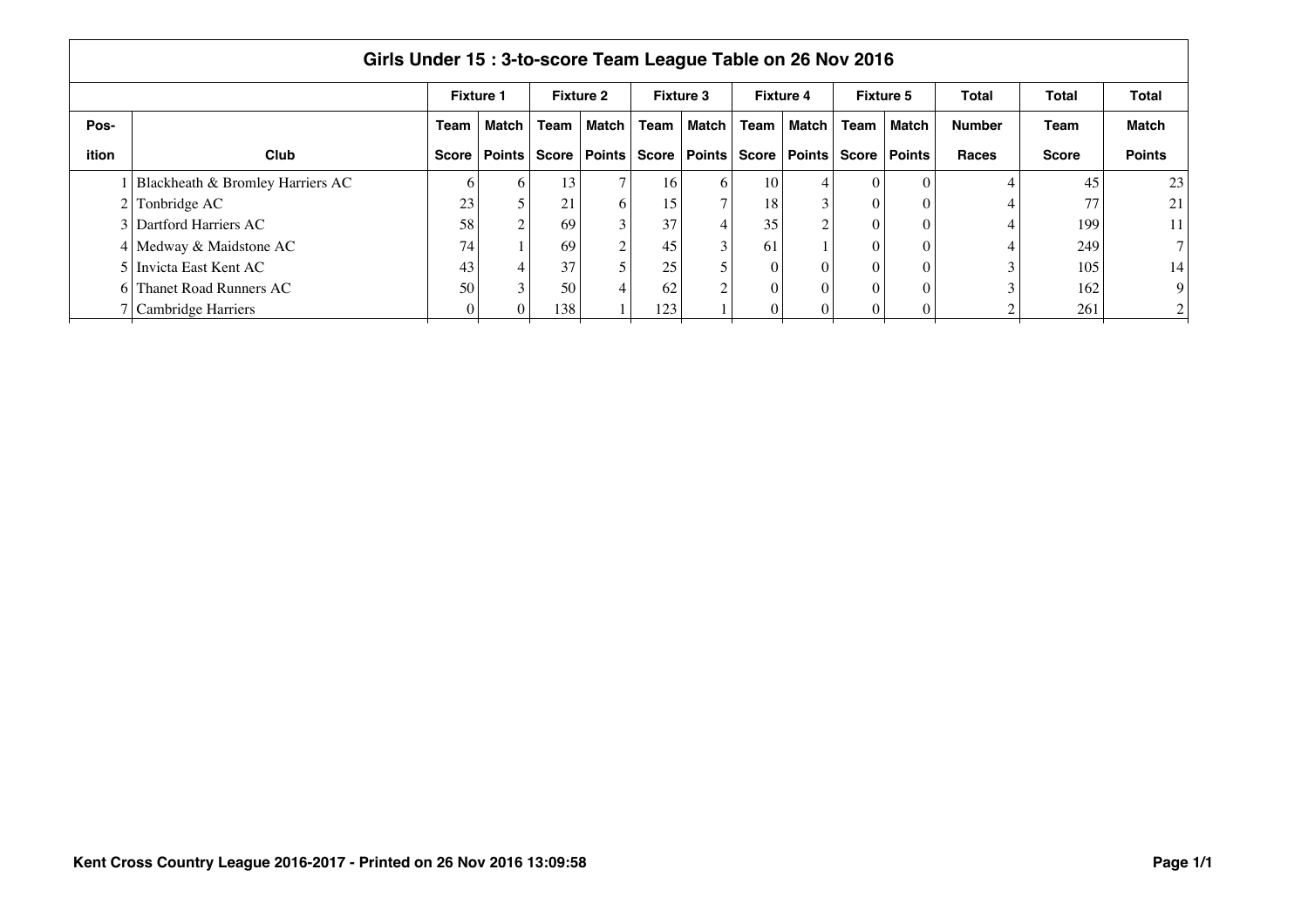|       | Boys Under 15:3-to-score Team League Table on 26 Nov 2016 |              |                  |              |                  |      |                  |       |                  |       |                  |        |              |                |  |
|-------|-----------------------------------------------------------|--------------|------------------|--------------|------------------|------|------------------|-------|------------------|-------|------------------|--------|--------------|----------------|--|
|       |                                                           |              | <b>Fixture 1</b> |              | <b>Fixture 2</b> |      | <b>Fixture 3</b> |       | <b>Fixture 4</b> |       | <b>Fixture 5</b> | Total  | Total        | <b>Total</b>   |  |
| Pos-  |                                                           | Team         | <b>Match</b>     | Team         | <b>Match</b>     | Team | <b>Match</b>     | Team  | Match            | Team  | Match            | Number | Team         | <b>Match</b>   |  |
| ition | Club                                                      | <b>Score</b> | Points           | <b>Score</b> | Points           |      | Score   Points   | Score | <b>Points</b>    | Score | Points           | Races  | <b>Score</b> | <b>Points</b>  |  |
|       | Tonbridge AC                                              | 18           | 10               | 23           | 11               | 36   | 6                | 12    | 8                |       | $\Omega$         |        | 89           | 35             |  |
|       | 2 Invicta East Kent AC                                    | 23           | 9                | 33           | 9                | 26   | 8                | 56    | 5                |       |                  |        | 138          | 31             |  |
|       | 3 Medway & Maidstone AC                                   | 35           | 8                | 51           | $\tau$           | 34   |                  | 25    |                  |       |                  |        | 145          | 29             |  |
|       | 4 Blackheath & Bromley Harriers AC                        | 36           | $\tau$           | 46           | 8                | 41   |                  | 28    | 6                |       | $\Omega$         |        | 151          | 26             |  |
|       | 5 Beech Grove Academy                                     | 106          | 3                | 87           | 5                | 65   |                  | 66    | 4                |       | $\Omega$         |        | 324          | 16             |  |
|       | 6 Cambridge Harriers                                      | 85           |                  | 59           | 6                | 109  | 3                | 113   | $\overline{c}$   |       | $\Omega$         |        | 366          | 15             |  |
|       | 7 Judd School                                             | 160          | $\overline{2}$   | 151          | $\overline{c}$   | 117  | $\mathcal{P}$    | 99    | 3                |       | $\Omega$         |        | 527          | 9              |  |
|       | 8   Medway Park Phoenix                                   | 208          |                  | 189          |                  | 138  |                  | 136   |                  |       | $\Omega$         |        | 671          |                |  |
|       | $9$ Bexley AC                                             | 42           | 6                | 27           | 10               | 18   | 9                |       | 0                |       |                  |        | 87           | 25             |  |
|       | 10   Dartford Harriers AC                                 | 77           |                  | 94           |                  |      |                  |       | 0                |       |                  |        | 171          | 9              |  |
|       | Thanet Road Runners AC                                    |              |                  | 136          |                  |      |                  | 0     | 0                |       | 0                |        | 136          | 3 <sup>1</sup> |  |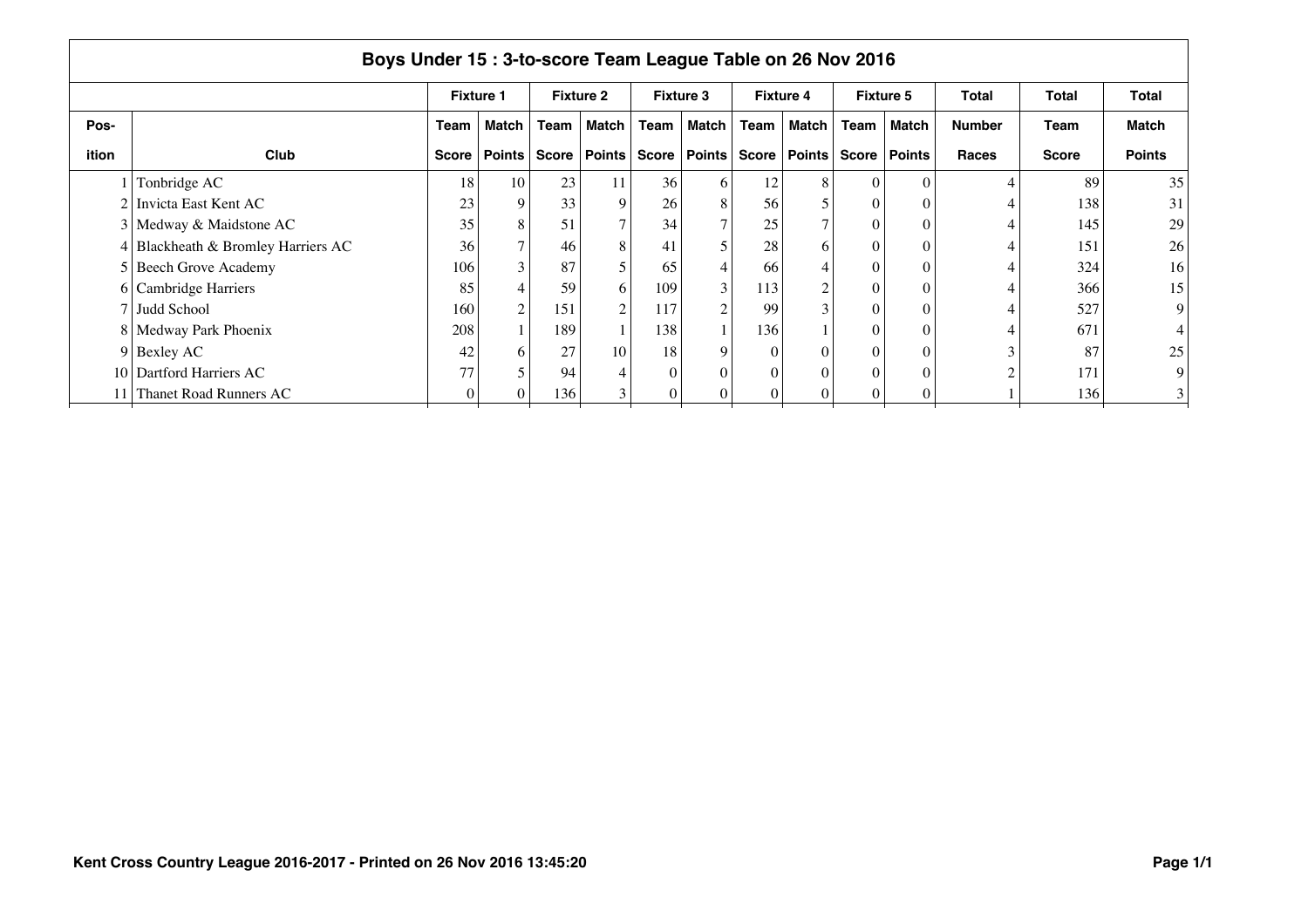|              | Women Under 17: 3-to-score Team League Table on 26 Nov 2016 |      |                  |      |                  |              |                                                                                    |          |                  |      |                  |               |              |               |  |
|--------------|-------------------------------------------------------------|------|------------------|------|------------------|--------------|------------------------------------------------------------------------------------|----------|------------------|------|------------------|---------------|--------------|---------------|--|
|              |                                                             |      | <b>Fixture 1</b> |      | <b>Fixture 2</b> |              | <b>Fixture 3</b>                                                                   |          | <b>Fixture 4</b> |      | <b>Fixture 5</b> | Total         | Total        | Total         |  |
| Pos-         |                                                             | Team | <b>Match</b>     | Team | Match            | Team         | Match                                                                              | Team     | ∣ Match I        | Team | ∣ Match          | <b>Number</b> | Team         | <b>Match</b>  |  |
| <b>ition</b> | Club                                                        |      |                  |      |                  |              | Score   Points   Score   Points   Score   Points   Score   Points   Score   Points |          |                  |      |                  | Races         | <b>Score</b> | <b>Points</b> |  |
|              | Blackheath & Bromley Harriers AC                            | 19   | $\overline{4}$   | 18   |                  | 17           |                                                                                    | 17       | $\sim$           |      |                  |               | 71           | 15            |  |
|              | 2 Dartford Harriers AC                                      | 35   | $\sim$           | 22   |                  | 35           |                                                                                    | 37       |                  |      |                  |               | 129          | 8             |  |
|              | 3 Cambridge Harriers                                        | 53   |                  | 40   |                  | 27           |                                                                                    | $\Omega$ |                  |      |                  |               | 120          |               |  |
|              | $4$ Tonbridge AC                                            | 25   |                  | 29   |                  | $\mathbf{0}$ |                                                                                    |          | $\theta$         |      |                  |               | 54           | <sup>6</sup>  |  |
|              | 5 Invicta East Kent AC                                      |      | $\overline{0}$   | 33   |                  | 32           |                                                                                    |          |                  |      |                  |               | 65           |               |  |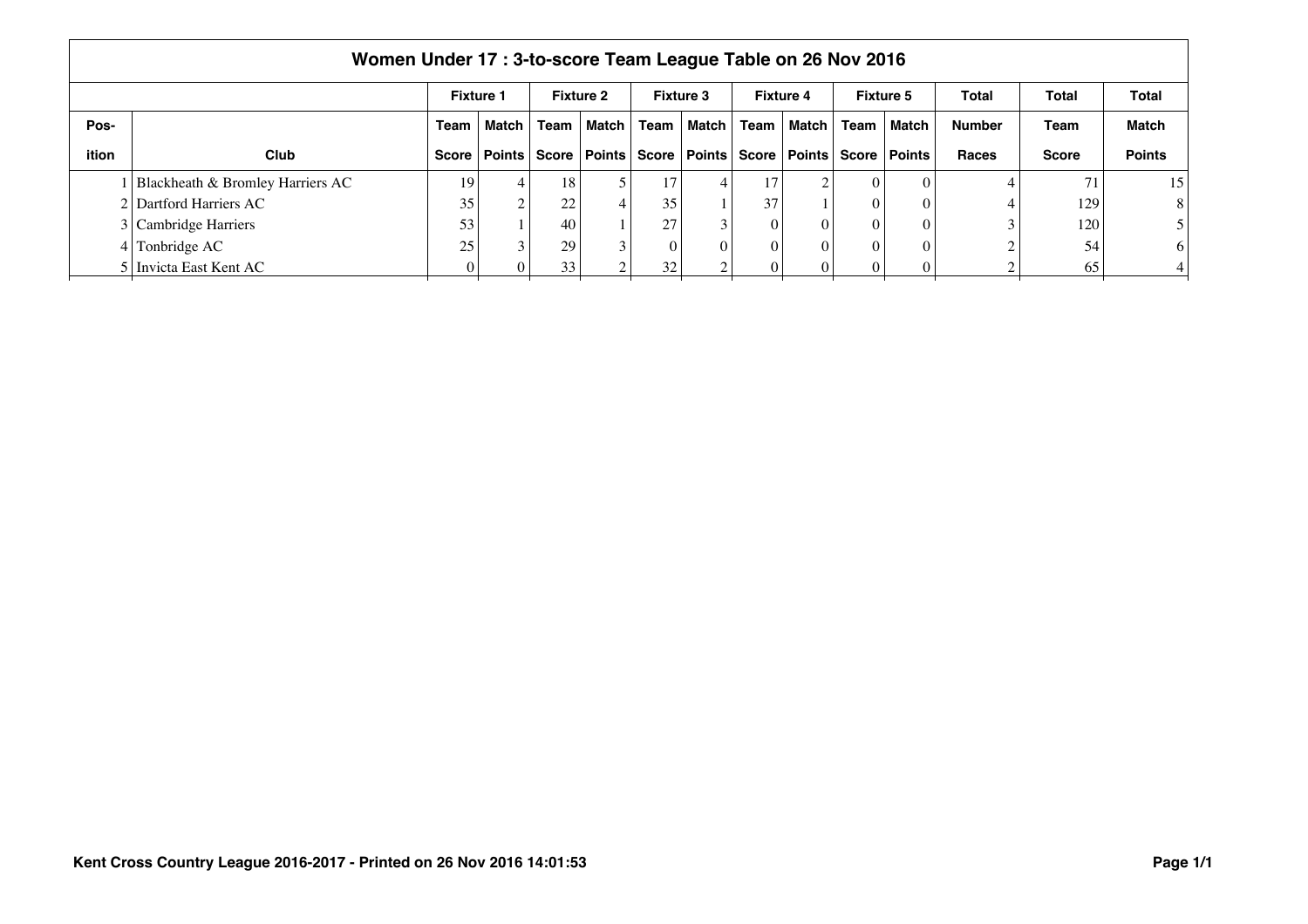|       | Men Under 17 : 3-to-score Team League Table on 26 Nov 2016 |                  |              |              |                  |       |                  |              |                  |              |                  |               |              |               |  |
|-------|------------------------------------------------------------|------------------|--------------|--------------|------------------|-------|------------------|--------------|------------------|--------------|------------------|---------------|--------------|---------------|--|
|       |                                                            | <b>Fixture 1</b> |              |              | <b>Fixture 2</b> |       | <b>Fixture 3</b> |              | <b>Fixture 4</b> |              | <b>Fixture 5</b> | <b>Total</b>  | Total        | Total         |  |
| Pos-  |                                                            | <b>Team</b>      | <b>Match</b> | Team         | Match            | Team  | Match            | Team         | Match            | Team         | Match            | <b>Number</b> | Team         | <b>Match</b>  |  |
| ition | <b>Club</b>                                                | Score            | Points       | <b>Score</b> | <b>Points</b>    | Score | <b>Points</b>    | <b>Score</b> | Points           | <b>Score</b> | <b>Points</b>    | <b>Races</b>  | <b>Score</b> | <b>Points</b> |  |
|       | Tonbridge AC                                               | O                |              |              | $\mathbf{r}$     | 6     | <sub>b</sub>     | h            |                  |              |                  |               | 27           | 27            |  |
|       | Blackheath & Bromley Harriers AC                           | 37               | 6            | 32           | 6                | 29    |                  | 27           | 6                |              |                  |               | 125          | 23            |  |
|       | 3 Cambridge Harriers                                       | 41               |              | 42           | 5                | 72    |                  | 47           |                  |              |                  |               | 202          | 17            |  |
|       | 4 Invicta East Kent AC                                     | 48               |              | 63           | $\overline{c}$   | 50    |                  | 71           | 4                |              |                  |               | 232          | 14            |  |
|       | 5 Medway & Maidstone AC                                    | 59               | 3            | 54           | 4                | 51    | ◠                | 73           |                  |              |                  |               | 237          | 13            |  |
|       | 6 Beech Grove Academy                                      | 92               |              | 67           |                  | 91    |                  | 81           | $\overline{2}$   |              |                  |               | 331          |               |  |
|       | 7 Dartford Harriers AC                                     | 66               | $\sim$       | 60           | $\mathbf{R}$     |       | $\Omega$         |              | $\Omega$         |              |                  |               | 126          |               |  |
|       | Paddock Wood AC                                            |                  |              |              |                  |       |                  | 95           |                  |              |                  |               | 95           |               |  |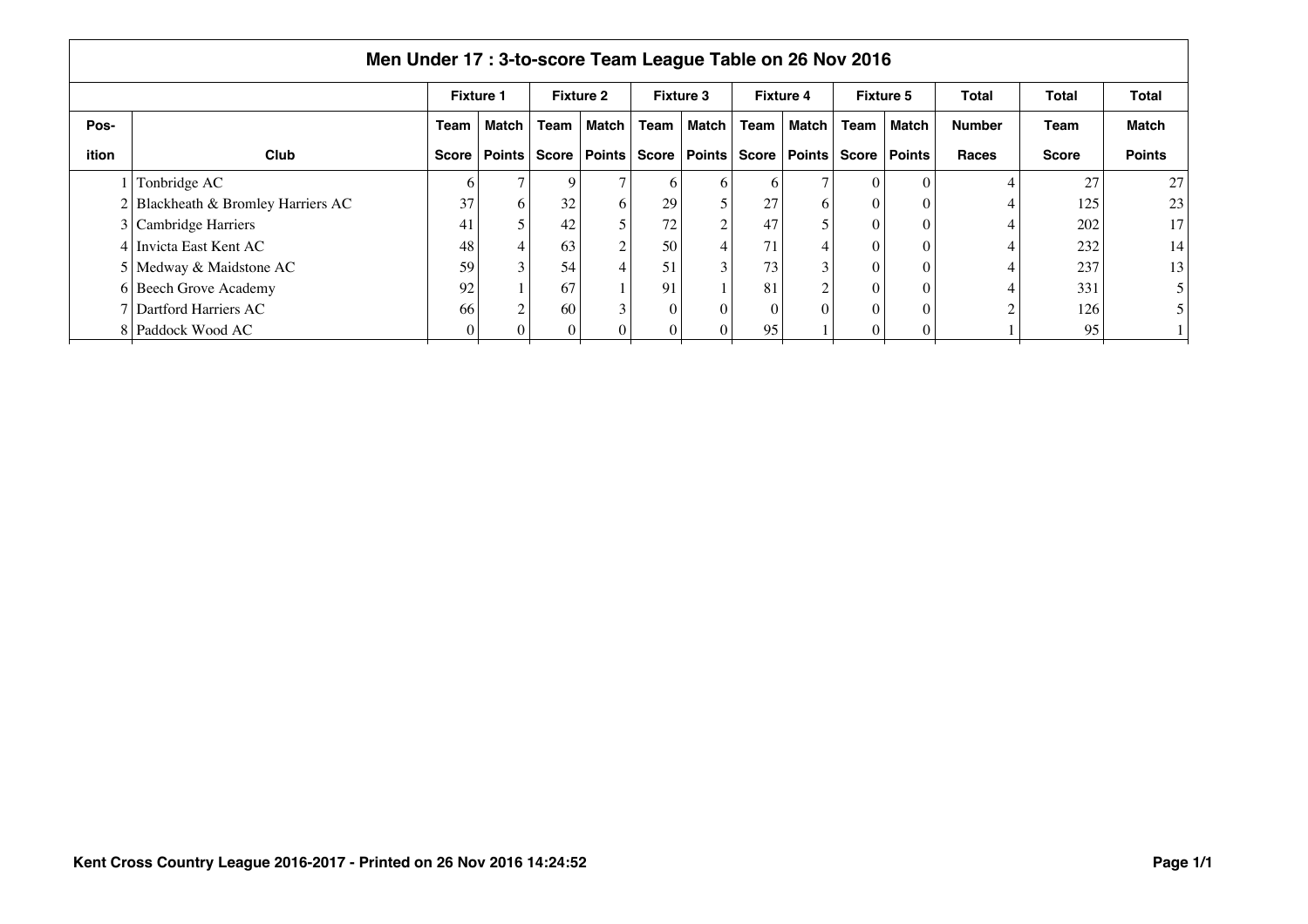|       | Women Under 20: 3-to-score Team League Table on 26 Nov 2016 |                  |                                                                                    |   |                  |  |                                             |  |                  |  |                  |               |              |               |
|-------|-------------------------------------------------------------|------------------|------------------------------------------------------------------------------------|---|------------------|--|---------------------------------------------|--|------------------|--|------------------|---------------|--------------|---------------|
|       |                                                             | <b>Fixture 1</b> |                                                                                    |   | <b>Fixture 2</b> |  | <b>Fixture 3</b>                            |  | <b>Fixture 4</b> |  | <b>Fixture 5</b> | Total         | Total        | <b>Total</b>  |
| Pos-  |                                                             |                  | Team   Match   Team                                                                |   |                  |  | │Match │ Team │Match │ Team │Match │ Team │ |  |                  |  | l Match          | <b>Number</b> | Team         | <b>Match</b>  |
| ition | Club                                                        |                  | Score   Points   Score   Points   Score   Points   Score   Points   Score   Points |   |                  |  |                                             |  |                  |  |                  | <b>Races</b>  | <b>Score</b> | <b>Points</b> |
|       | Cambridge Harriers                                          |                  |                                                                                    | 0 |                  |  |                                             |  |                  |  |                  |               | 11           |               |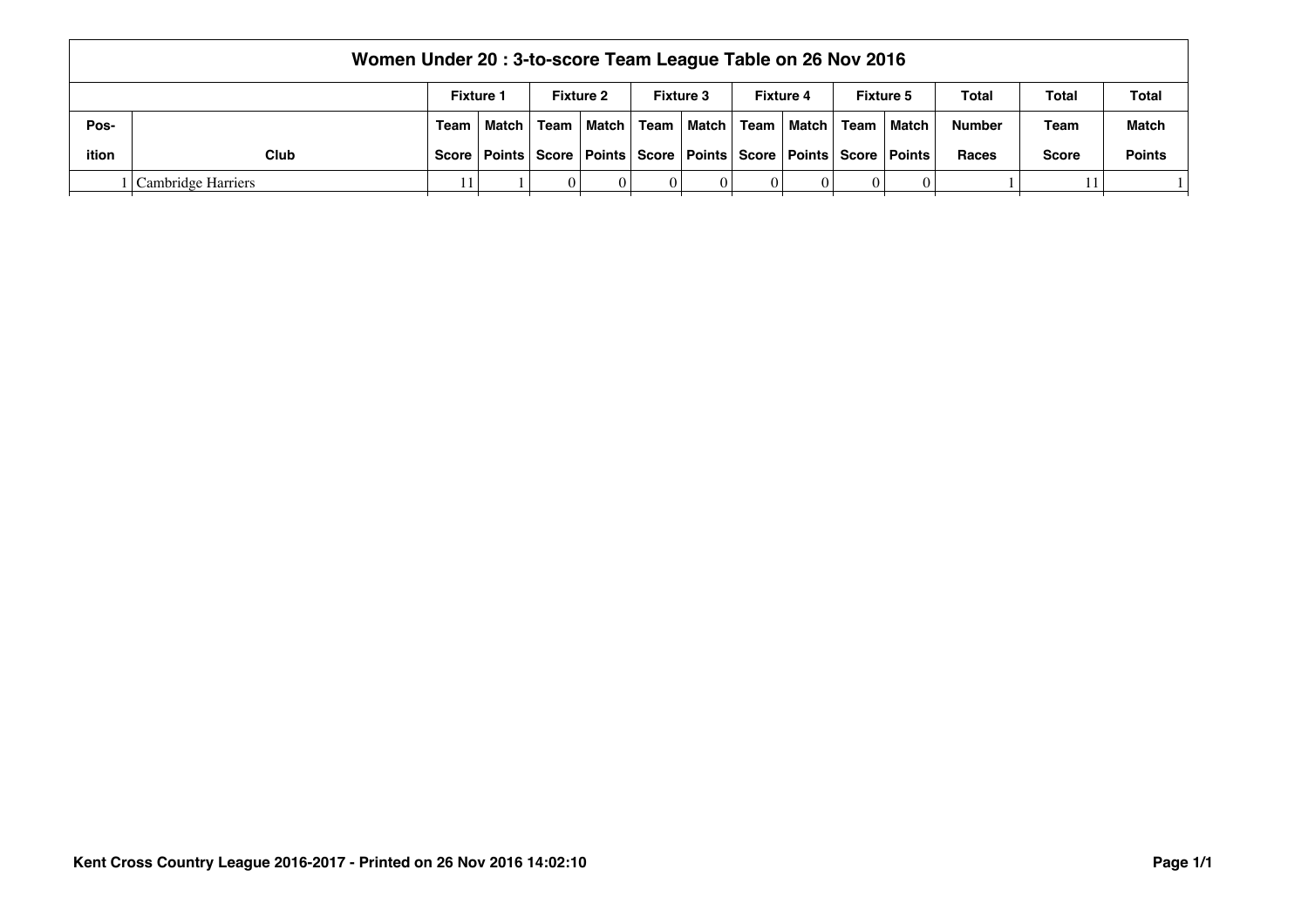|       | Men Under 20: 3-to-score Team League Table on 26 Nov 2016                                        |       |                |                 |         |      |                         |      |                |              |               |               |              |                |  |
|-------|--------------------------------------------------------------------------------------------------|-------|----------------|-----------------|---------|------|-------------------------|------|----------------|--------------|---------------|---------------|--------------|----------------|--|
|       | <b>Fixture 3</b><br><b>Fixture 5</b><br><b>Fixture 1</b><br><b>Fixture 2</b><br><b>Fixture 4</b> |       |                |                 |         |      |                         |      |                |              |               |               |              | Total          |  |
| Pos-  |                                                                                                  | Team  | Match I        | Team            | Match I | Team | Match                   | Team | l Match I      | Team         | Match         | <b>Number</b> | Team         | <b>Match</b>   |  |
| ition | <b>Club</b>                                                                                      | Score | Points   Score |                 |         |      | Points   Score   Points |      | Score   Points | <b>Score</b> | <b>Points</b> | Races         | <b>Score</b> | <b>Points</b>  |  |
|       | Beech Grove Academy                                                                              | 15    |                | 18 <sub>1</sub> |         | 11'  |                         | 31   | $\overline{c}$ |              | $\theta$      |               | 75           |                |  |
|       | 2 Medway & Maidstone AC                                                                          |       | $\overline{ }$ | 26              |         |      | $\Omega$                |      |                |              |               |               | 45           | 6              |  |
|       | 3 Dartford Harriers AC                                                                           |       | $\Omega$       | 18              |         |      | $\Omega$                |      | 0              |              |               |               | 18           | 2 <sub>1</sub> |  |
|       | Tonbridge AC                                                                                     |       |                |                 |         |      | $\Omega$                | 34   |                |              |               |               | 34           |                |  |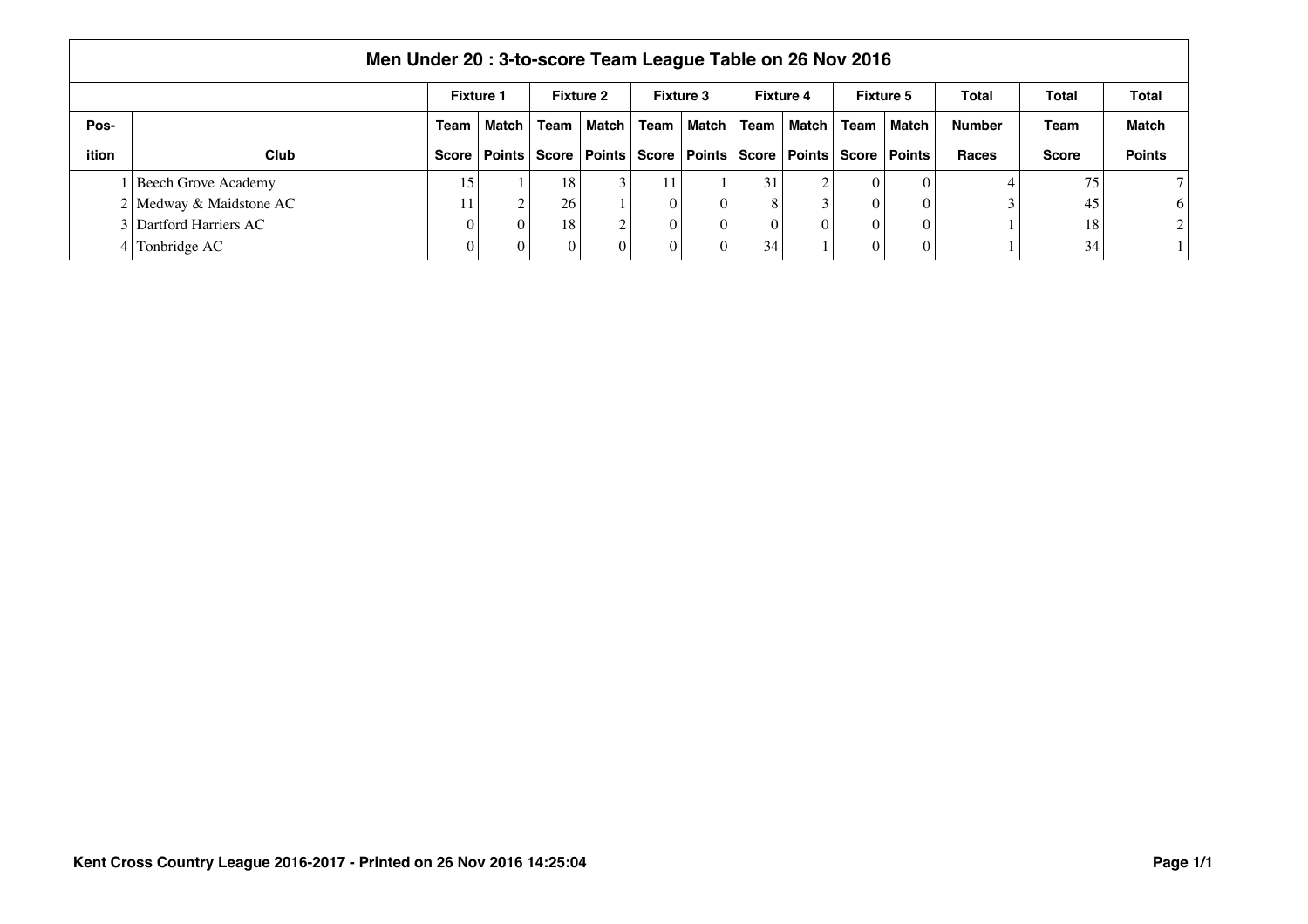|                 | Senior Women: 3-to-score Team League Table on 26 Nov 2016 |                  |                |              |                  |                  |                  |          |                  |                  |               |               |              |                |  |
|-----------------|-----------------------------------------------------------|------------------|----------------|--------------|------------------|------------------|------------------|----------|------------------|------------------|---------------|---------------|--------------|----------------|--|
|                 |                                                           | <b>Fixture 1</b> |                |              | <b>Fixture 2</b> |                  | <b>Fixture 3</b> |          | <b>Fixture 4</b> | <b>Fixture 5</b> |               | <b>Total</b>  | <b>Total</b> | <b>Total</b>   |  |
| Pos-            |                                                           | Team             | <b>Match</b>   | Team         | <b>Match</b>     | Team             | <b>Match</b>     | Team     | Match            | Team             | <b>Match</b>  | <b>Number</b> | <b>Team</b>  | <b>Match</b>   |  |
| ition           | Club                                                      | <b>Score</b>     | <b>Points</b>  | <b>Score</b> | Points           |                  | Score   Points   |          | Score   Points   | Score            | <b>Points</b> | <b>Races</b>  | <b>Score</b> | <b>Points</b>  |  |
|                 | Paddock Wood AC                                           | 27               | 18             | 22           | 15               | $\theta$         | $\theta$         | 20       | 18               | $\Omega$         | $\Omega$      |               | 69           | 51             |  |
| 2               | Blackheath & Bromley Harriers AC                          | 30               | 16             | 9            | 16               | $\theta$         | $\theta$         | 20       | 17               | $\Omega$         | $\Omega$      |               | 59           | 49             |  |
| 3               | Tonbridge AC                                              | 30               | 17             | 31           | 14               | $\boldsymbol{0}$ | $\boldsymbol{0}$ | 54       | 15               | $\theta$         | $\Omega$      |               | 115          | 46             |  |
|                 | 4 Medway & Maidstone AC                                   | 24               | 19             | 80           | 10               | $\mathbf{0}$     | $\theta$         | 41       | 16               | $\theta$         | $\theta$      |               | 145          | 45             |  |
| 5               | <b>Dartford Road Runners</b>                              | 113              | 12             | 54           | 12               | $\theta$         | $\Omega$         | 54       | 14               | $\Omega$         | $\Omega$      |               | 221          | 38             |  |
|                 | 6 Cambridge Harriers                                      | 85               | 14             | 49           | 13               | $\theta$         | $\Omega$         | 123      | 10               | $\Omega$         | $\Omega$      |               | 257          | 37             |  |
| 7               | Dartford Harriers AC                                      | 142              | 9              | 57           | 11               | $\theta$         | $\Omega$         | 82       | 13               | $\Omega$         | $\Omega$      |               | 281          | 33             |  |
|                 | 8 Crystal Palace Triathletes                              | 106              | 13             | 108          | 9                | $\theta$         | $\Omega$         | 124      | 9                | $\Omega$         | $\Omega$      |               | 338          | 31             |  |
|                 | 9 Tunbridge Wells Harriers                                | 138              | 11             | 123          | 7                | $\boldsymbol{0}$ | $\theta$         | 122      | 11               | $\theta$         | $\Omega$      |               | 383          | 29             |  |
| 10              | Istead & Ifield Harriers                                  | 153              | $8\,$          | 144          |                  | $\mathbf{0}$     | $\theta$         | 126      | 8                | $\Omega$         | $\theta$      |               | 423          | 20             |  |
| 11              | Folkestone RC                                             | 140              | 10             | 136          | 5                | $\theta$         | $\theta$         | 195      | 3                | $\Omega$         | $\theta$      |               | 471          | 18             |  |
|                 | 12 South Kent Harriers                                    | 156              | 6              | 129          | 6                | $\theta$         | $\theta$         | 176      | 5                | $\Omega$         | $\Omega$      |               | 461          | 17             |  |
|                 | 13 Greenwich Tritons Triathlon Club                       | 164              | 5              | 215          | 2                | $\theta$         | $\theta$         | 161      | $\tau$           | $\Omega$         | $\Omega$      |               | 540          | 14             |  |
|                 | $14$ Bexley AC                                            | 153              | $\tau$         | 256          |                  | $\theta$         | $\theta$         | 172      | 6                | $\Omega$         | $\Omega$      |               | 581          | 14             |  |
| 15 <sup>1</sup> | Ashford AC                                                | 205              | $\overline{4}$ | 178          | 3                | $\theta$         | $\theta$         | 183      | $\overline{4}$   | $\Omega$         | $\Omega$      |               | 566          | 11             |  |
| <u>16</u>       | Invicta East Kent AC                                      | 70               | 15             | $\Omega$     | $\theta$         | $\boldsymbol{0}$ | $\mathbf{0}$     | 114      | 12               | $\Omega$         | $\theta$      | ◠             | 184          | 27             |  |
|                 | 17 Orpington Road Runners                                 | 243              | 3              | 0            | $\Omega$         | $\theta$         | $\theta$         | 205      | $\overline{c}$   | $\Omega$         | $\theta$      |               | 448          | 5              |  |
|                 | 18 Rebel Runners Medway                                   | 276              |                | $\Omega$     | $\Omega$         | $\theta$         | $\Omega$         | 283      |                  | $\Omega$         | $\Omega$      |               | 559          | $\overline{c}$ |  |
| 19              | Beckenham RC                                              | $\Omega$         | $\mathbf{0}$   | 113          | 8                | $\Omega$         | $\Omega$         | $\Omega$ | $\theta$         | $\Omega$         |               |               | 113          | 8              |  |
| 20              | <b>Weald Triathlon Club</b>                               | 251              | $\mathfrak{2}$ | 0            |                  | 0                | $\Omega$         | $\Omega$ | $\Omega$         | $\Omega$         | $\Omega$      |               | 251          | $\overline{c}$ |  |